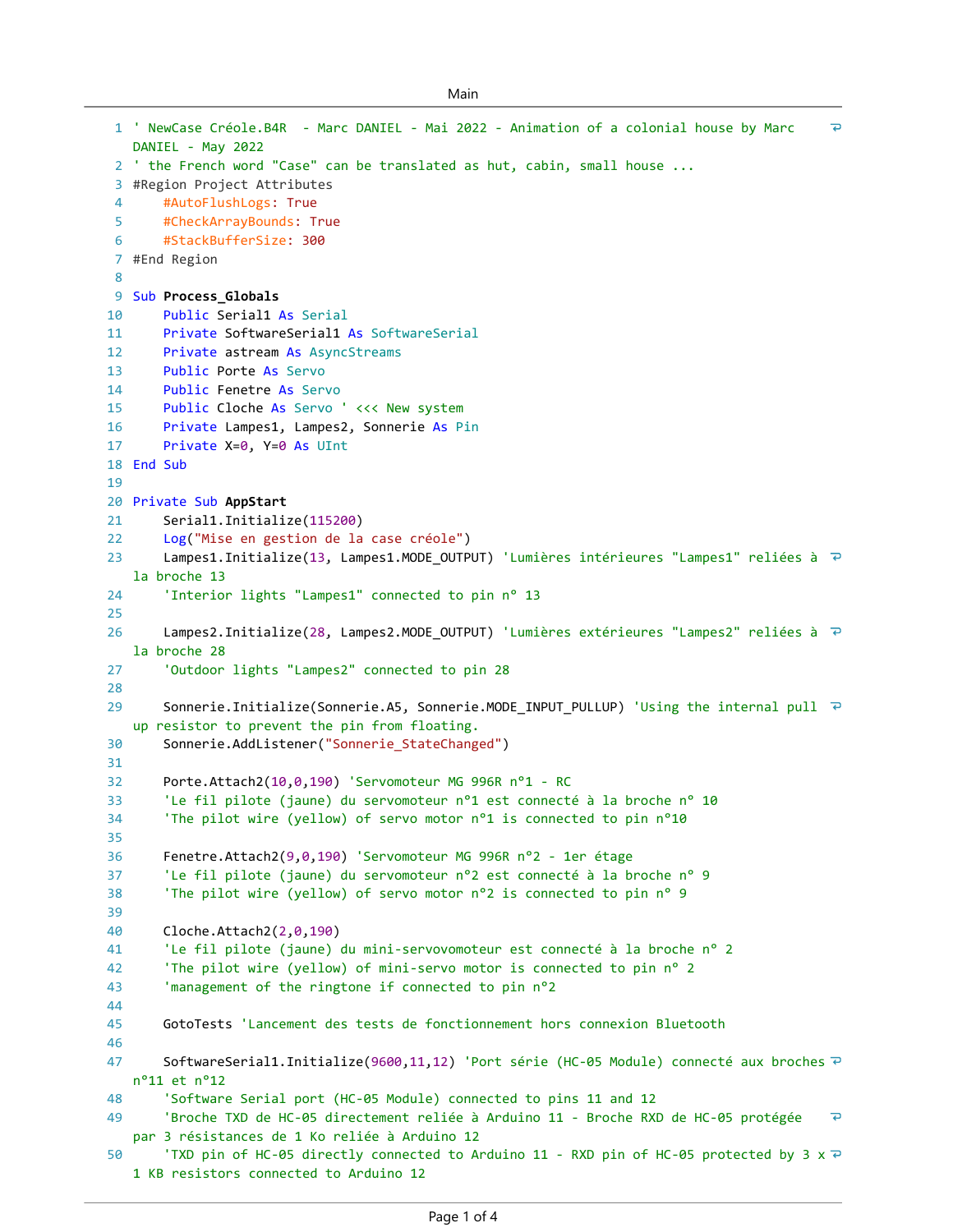```
Main
```

```
astream.Initialize(SoftwareSerial1.Stream, "astream_NewData", Null)
 52 End Sub
 54 Sub GotoTests ' Tests de fonctionnement automatiques au démarrage de l'application
         'Test de fonctionnement de la cloche
        For i=1 To 20
            Cloche.Write(190)
            Delay(80)
            Cloche.Write(0)
            Delay(80)
        Next
         ' Tests de fonctionnement des éclairages 1 et 2
        For i = 1 To 2
            'Allumage des Lampes1 - Lighting lamps1
            Lampes1.DigitalWrite(True)
            Delay(2500)
            'Allumage des Lampes2 - Lighting lamps2
            Lampes2.DigitalWrite(True)
            Delay(2500)
            'Extinction des Lampes1 - Turning off Lamps1
            Lampes1.DigitalWrite(False)
            Delay(1000)
            'Extinction des Lampes2 - Turning off Lamps2
            Lampes2.DigitalWrite(False)
            Delay(1000)
        Next
         'Test de fonctionnement des portes, volets ou fenêtres
        For i=1 To 2
            Porte.Write(0)
            Fenetre.Write(140)
            Delay(2500)
            Porte.Write(140)
            Fenetre.Write(0)
            Delay(2500)
        Next
            Porte.Write(0)
         'Test de fonctionnement de la cloche
        For i=1 To 10
            Cloche.Write(190)
            Delay(80)
            Cloche.Write(0)
            Delay(80)
        Next
         ' Fin des tests de fonctionnement des composants
100 End Sub
102 Sub Sonnerie_StateChanged () ' Action manuelle: tirer sur la chaînette actionne la cloche
         'Manual action: pulling the chain activates the bell
        For i=1 To 10
            Cloche.Write(190)
            Delay(80)
            Cloche.Write(0)
51
53
55
 56
 57
 58
 59
 60
 61
 62
 63
 64
 65
 66
 67
 68
 69
 70
 71
 72
 73
 74
 75
 76
 77
 78
 79
 80
 81
 82
 83
 84
 85
 86
 87
 88
 89
 90
 91
 92
93
94
95
 96
97
98
99
101
103
104
105
106
107
```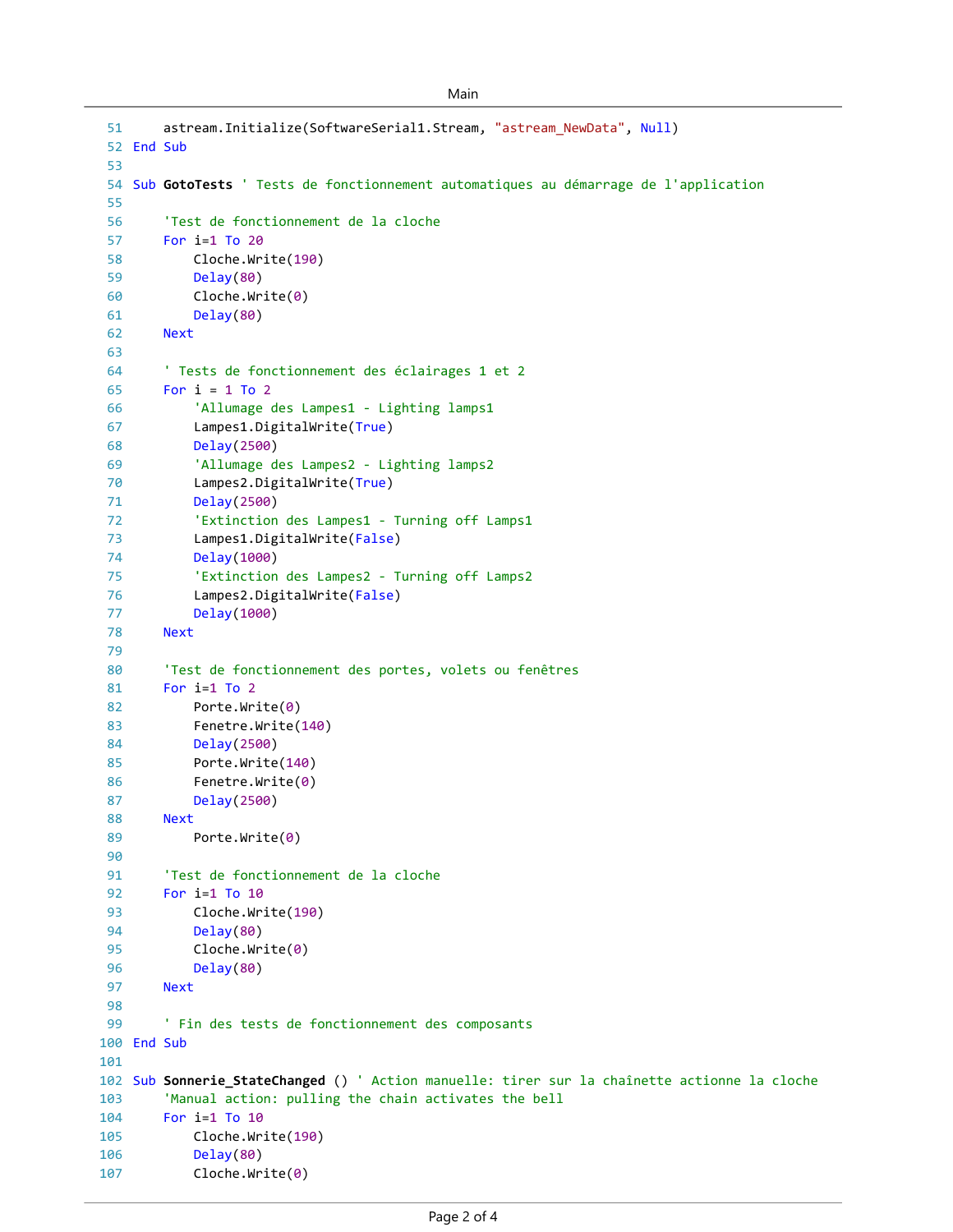```
108
            Delay(80)
109
        Next
110
111 End Sub
112
113
114
115 Sub AStream_NewData (Buffer() As Byte) 'Gestion Bluetooth de la Case Créole (Réception des ᠯ
    données transmises par le Smartphone)
         'Bluetooth management of the "Creole Case" (Reception of data transmitted by the 
116
                                                                                                    \overline{\bullet}Smartphone)
117
        If Buffer.Length = 2 Then
118
            X = Buffer(0)119
            Log("X: ",X)
120
            Delay(10)
121
            Y=Buffer(1)
122
            Log("Y: ",Y)
123
124
            If Y = 3 And X = 3 Then
             ' Sonnerie de la clochette 
125
126
             'Management of the ringtone, bell 
127
                For i=1 To 10
128
                Cloche.Write(190)
129
                 Log("Déclenchement de la sonnerie")
130
                Delay(80)
131
                Cloche.Write(0)
132
                Delay(80)
133
                Next
134
                 Log("Arrêt de la sonnerie")
135
136
             Else If Y=4 And X= 4 Then
137
                 'Allumage des Lampes1 - Lighting lamps1
138
139
                 Log("Eclairage des lampes 1")
140
                 Lampes1.DigitalWrite(True)
141
142
             Else If Y=5 And X=5 Then
143
                 'Extinction des Lampes1 - Turning off Lamps1
144
                 Lampes1.DigitalWrite(False)
145
146
             Else If Y=6 And X= 6 Then
                 'Allumage des Lampes2 - Lighting lamps2
147
148
                 Log("Eclairage des lampes 2")
149
                 Lampes2.DigitalWrite(True)
150
151
             Else If Y=7 And X=7 Then
                 'Extinction des Lampes2 - Turning off Lamps2
152
153
                 Lampes2.DigitalWrite(False)
154
155
             Else If Y=8 And X= 8 Then
156
                 'Ouverture de la porte n°1 ( ou du volet n°1)
157
                 'Opening door n°1 (or shutter n°1)
158
159
                 Log("Ouverture de la porte")
160
                 Porte.Write(140)
161
             Else If Y=9 And X= 9 Then
162
```